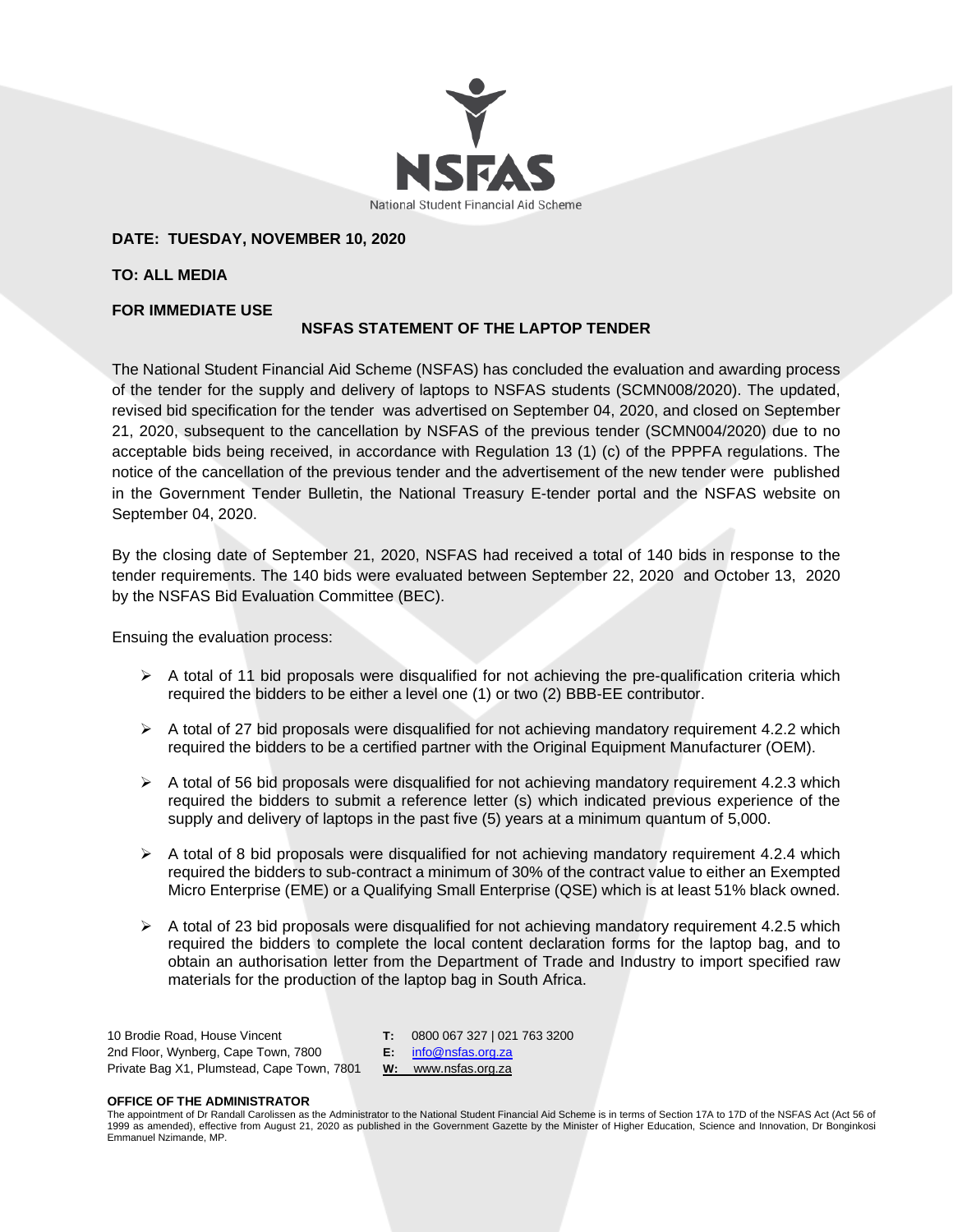

- $\triangleright$  A total of 7 bid proposals were disqualified for not achieving mandatory requirement 4.2.6 which required the bidders to submit either financial statements (audited or unaudited) or management accounts which illustrated their solvency (total assets to exceed total liabilities) status and liquidity (current assets to exceed current liabilities) status.
- $\triangleright$  A total of 3 bid proposals were disqualified for not achieving the minimum score of 80% for the functional evaluation criteria assessment.

A total of 5 bid proposals achieved the pre-qualification criteria, the mandatory requirements and the functional evaluation criteria as outlined in the tender document. The recommendation for award together with the end to end procurement process was adjudicated by the NSFAS Bid Adjudication Committee (BAC). All BAC members were in support of the recommendation, and the decision was unanimous to recommend the tender award for approval by the NSFAS Administrator.

The review of the end to end procurement process was performed by NSFAS external legal attorneys. The outcome of the review indicated that the procurement process followed was in line with the NSFAS SCM policy.

| No. | Service provider name            | <b>BBB-EE level</b> | Cost price for 1 laptop |
|-----|----------------------------------|---------------------|-------------------------|
|     |                                  |                     | (all inclusive)         |
|     | Pinnacle                         |                     | R3,863.56               |
|     | <b>CEOS Technologies</b>         |                     | R5,290.00               |
| -3. | <b>MLO Distinctive Solutions</b> |                     | R5,300.00               |
|     | East Side Group                  |                     | R5,750.00               |
| 5.  | <b>AND Group</b>                 |                     | R6,200.00               |

The NSFAS Administrator subsequently approved the tender award on November 02, 2020 to 5 bidders:

NSFAS has communicated the award to the successful service providers on 02 November 2020, and it was accepted by all 5 service providers by November 05, 2020.

NSFAS is in the process of completing the contractual arrangements with all 5 service providers, following which the details thereon, together with the final mutually agreed guidelines will be communicated with all institutions, whereby institutions can commence the procurement process for the laptops required by the NSFAS funded students.

NSFAS has published the award details, together with the list of unsuccessful bidders on the National Treasury E-tender portal on November 09, 2020, the same details will be published on the NSFAS website on November 10, 2020. The publication of the tender award will appear in the Government Tender Bulletin, dated November 13, 2020.

The COVID-19 pandemic created unprecedented challenges for the higher education sector in relation to the mode of learning and teaching. The sole purpose of this project was to provide access to digital remote

10 Brodie Road, House Vincent 2nd Floor, Wynberg, Cape Town, 7800 Private Bag X1, Plumstead, Cape Town, 7801 **T:** 0800 067 327 | 021 763 3200

**E:** [info@nsfas.org.za](mailto:info@nsfas.org.za) **W:** www.nsfas.org.za

#### **OFFICE OF THE ADMINISTRATOR**

The appointment of Dr Randall Carolissen as the Administrator to the National Student Financial Aid Scheme is in terms of Section 17A to 17D of the NSFAS Act (Act 56 of<br>1999 as amended), effective from August 21, 2020 as p Emmanuel Nzimande, MP.